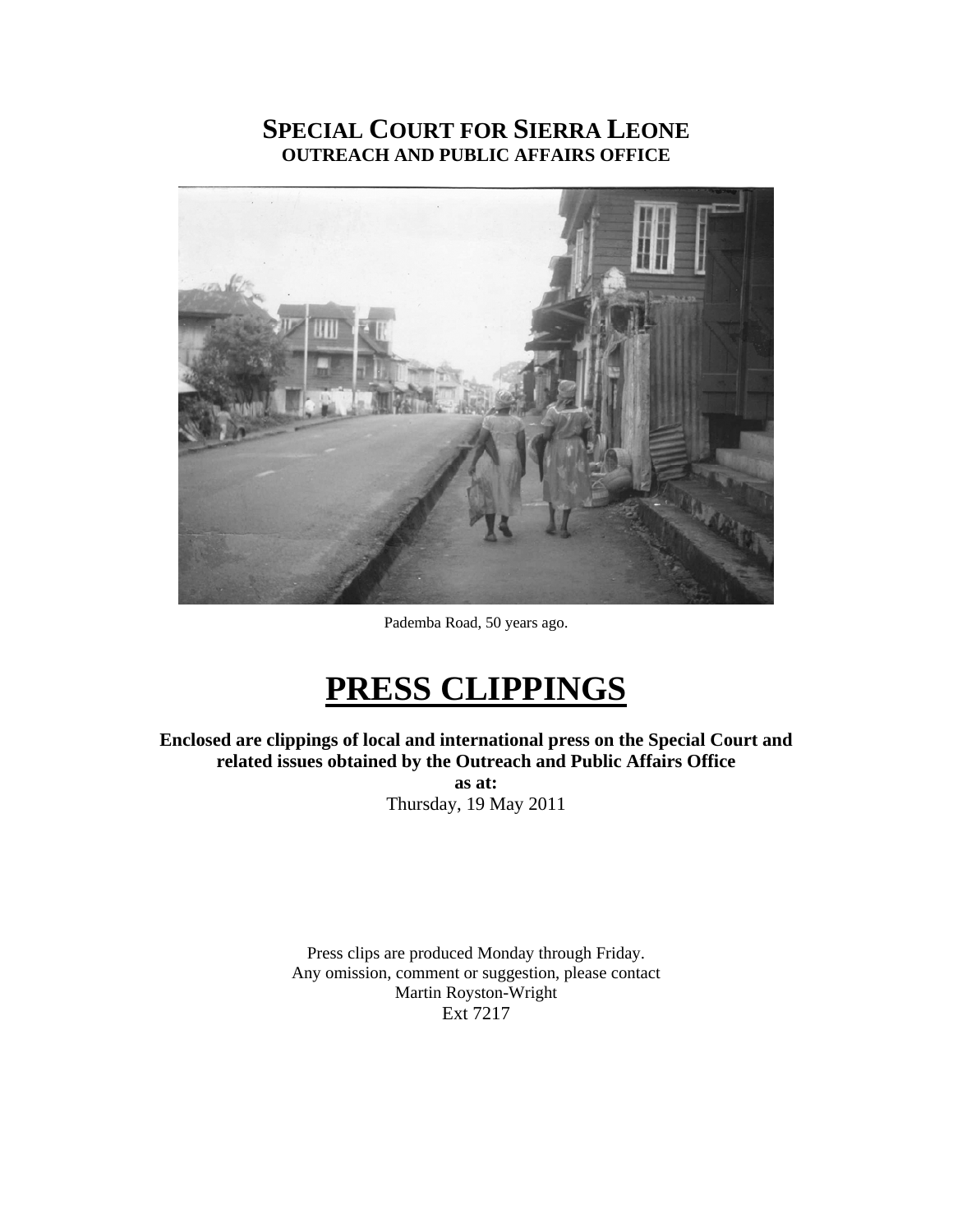| <b>Local News</b>                                                                    |             |
|--------------------------------------------------------------------------------------|-------------|
|                                                                                      |             |
| Office of the Prosecutor Trains Sierra Leone Police Prosecutors / OTP                | Page 3      |
|                                                                                      |             |
| <b>International News</b>                                                            |             |
|                                                                                      |             |
| The International Criminal Court: An Imperial Tool / Opednews.com                    | Pages 4-5   |
|                                                                                      |             |
| <b>ICTR</b> Sets Free ex-Rwandan Chief of Staff Ndindiliyimana / The Guardian        | Pages 6-7   |
| Bangladesh: Unique Opportunity for Justice for 1971 Atrocities / Human Rights Watch  | Pages 8-9   |
|                                                                                      |             |
| ICC: Recommendations for Nominating and Electing Candidates to Serve as Judges / HRW | Pages 10-11 |
|                                                                                      |             |
| ECCC to Start Landmark Trial on June 27 / AFP                                        | Pages 12-13 |
| Demjanjuk Trial May Be Last For Holocaust Crimes / National Public Radio             | Pages 14-18 |
|                                                                                      |             |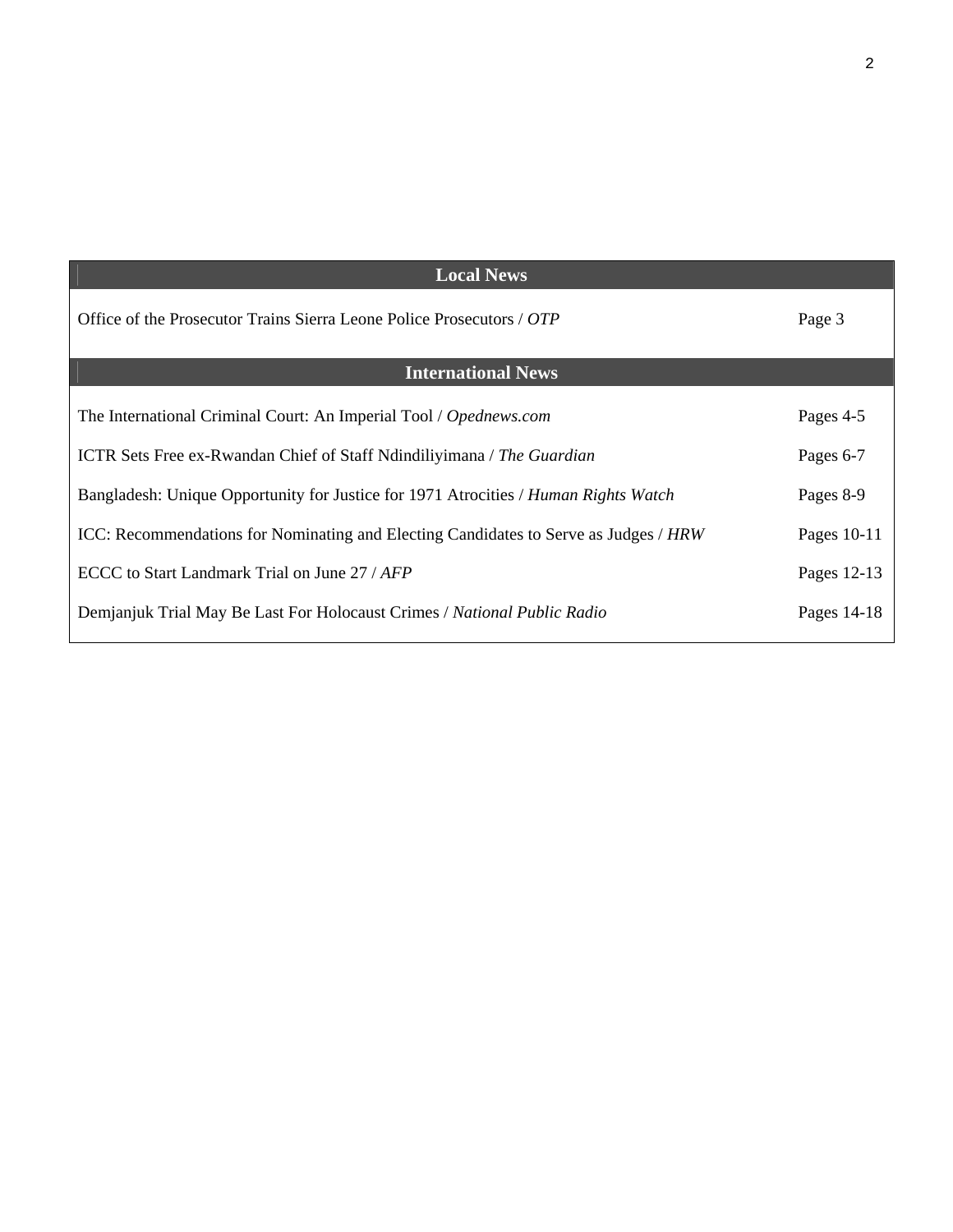### **SPECIAL COURT FOR SIERRA LEONE OFFICE OF THE PROSECUTOR**

# **PRESS RELEASE**

#### **Freetown, 18 May 2011**

#### **Office of the Prosecutor Trains Sierra Leone Police Prosecutors**

Special Court Prosecutors last week conducted intensive trainings in the theory and practice of police prosecution for 102 police prosecutors drawn from all regions of Sierra Leone.

The trainings, which took place May 12-13 at the Police Training School in Hastings, are part of the Office of the Prosecutor's ongoing contribution to the wider Legacy of the Special Court for Sierra Leone, and are meant to complement national efforts to end impunity and to build a culture of respect for the rule of law.

Senior Trial Attorney Mohamed A. Bangura, who led the two-day training exercise, said it "focused primarily on the fundamentals of police prosecution, including the management of witnesses and victims, and also gender-based crime." Mr. Bangura headed a team of Special Court staff, working closely with members of the Sierra Leone Police.

Special Court Prosecutor Brenda Hollis, in her statement to open the training, thanked the Sierra Leone Police for their continuing cooperation with the Court in preparing and presenting the training.

Ms. Hollis noted that "a high percentage of criminal cases in the Magistrates' Court are handled by Sierra Leone Police Prosecutors," and expressed her hope that the training would assist these prosecutors "to ensure justice for the victims and rule of law for the people of Sierra Leone."

The bulk of criminal cases in the Magistrates' Court are tried by police prosecutors, but they often require additional development of basic legal skills in order to carry out their duty effectively. In 2009, the Office of the Prosecutor launched a series of similar trainings for police prosecutors to fill this needs gap.

#END

Produced by the Office of the Prosecutor Special Court for Sierra Leone Email: SCSL-pressoffice@un.org

Visit the Special Court's website at [www.sc-sl.org](http://www.sc-sl.org/)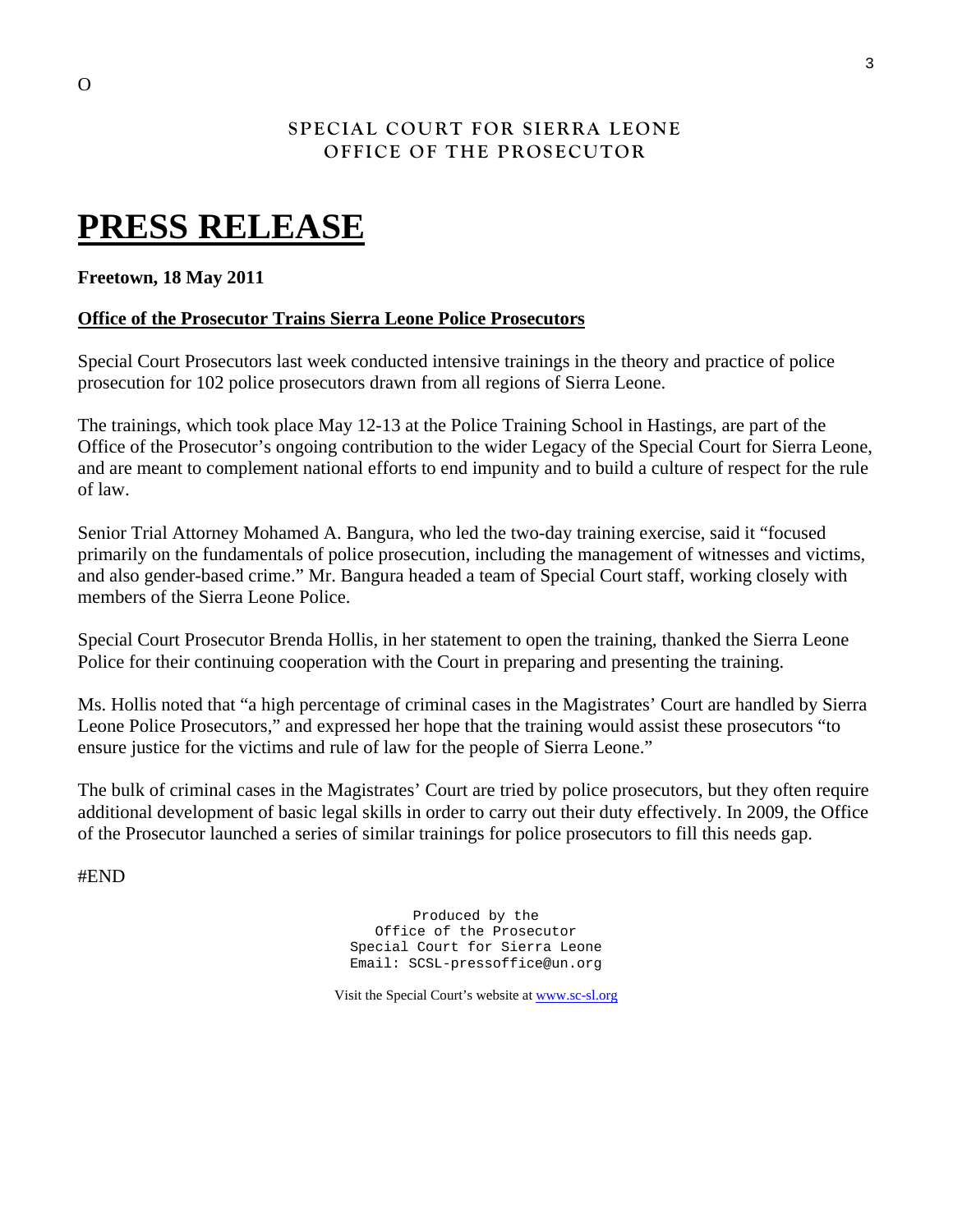# **The International Criminal Court: An Imperial Tool**

By Stephen Lendman

Established by the Rome Statute of the International Criminal Court on July 1, 2002, it's mandated to prosecute individuals for genocide and aggression, as well as crimes or war and against humanity.

Much earlier, the UN Charter was created "to save succeeding generations from the scourge of war, which twice in our life time has brought untold sorrow to mankind." Its Chapter I states:

"To maintain international peace and security, (member states shall respect the) principle of the sovereign equality (of other members), settle their international disputes by peaceful means, (and) refrain in their international relations from the threat or use of force against the territorial integrity or political independence of any state."

In fact, since established in October 1945, its leadership did nothing to deter war, human rights abuses, or other high crimes of powerful member states, notably Western ones and Israel, repeatedly committing crimes of war and against humanity with impunity.

Neither has the ICC, functioning solely as an imperial tool, targeting outlier states Western powers designate, notably America whose leaders commit the worst of high crimes, acting lawlessly with impunity because no international body or court holds them accountable.

Like accusations against Yugoslavia/Serbia's Slobodan Milosevic, Liberia's Charles Taylor, Sudan's Omar Hassan al-Bashir, Saddam Hussein (by Washington's Iraqi Special Tribunal) and others, Muammar Gaddafi now faces similar charges.

On May 16, New York Times writer Marlise Simons headlined, "International Court Seeks Warrant for Qaddafi," saying:

ICC chief prosecutor Jose Luis Moreno-Ocampo "sought arrest warrants" for Gaddafi, his son Saif al-Islam, and brother-in-law intelligence chief, Abdullah Al-Sanous, on "charges of orchestrating systematic attacks against civilians (amounting to) crimes against humanity."

Calling Saif his "de facto prime minister" and Al-Sanousi his "right-hand man, his executioner," Moreno-Campo's announced evidence was alleged intelligence from other governments and "a lot of phone calls from (outside and) inside Libya."

True or false, he claimed:

Gaddafi's "forces attacked Libyan civilians in their homes and in public spaces, shot demonstrators with live ammunition, used heavy weaponry against participants in funeral processions, and placed snipers to kill those leaving mosques after prayers."

"The (alleged) evidence shows that such persecution is still ongoing as I speak today in the areas under Gaddafi's control. (His) forces have prepared a list with the names of alleged dissidents, and they are being arrested, put into prisons in Tripoli, tortured and made to disappear."

As a result, he claimed enough alleged evidence for trial, sounding more like witch-hunt than legitimate justice. Notably, Washington pressured the Security Council last February to investigate "widespread and systematic attacks" against Libyans it instigated by enlisting, arming and funding insurgent fighters.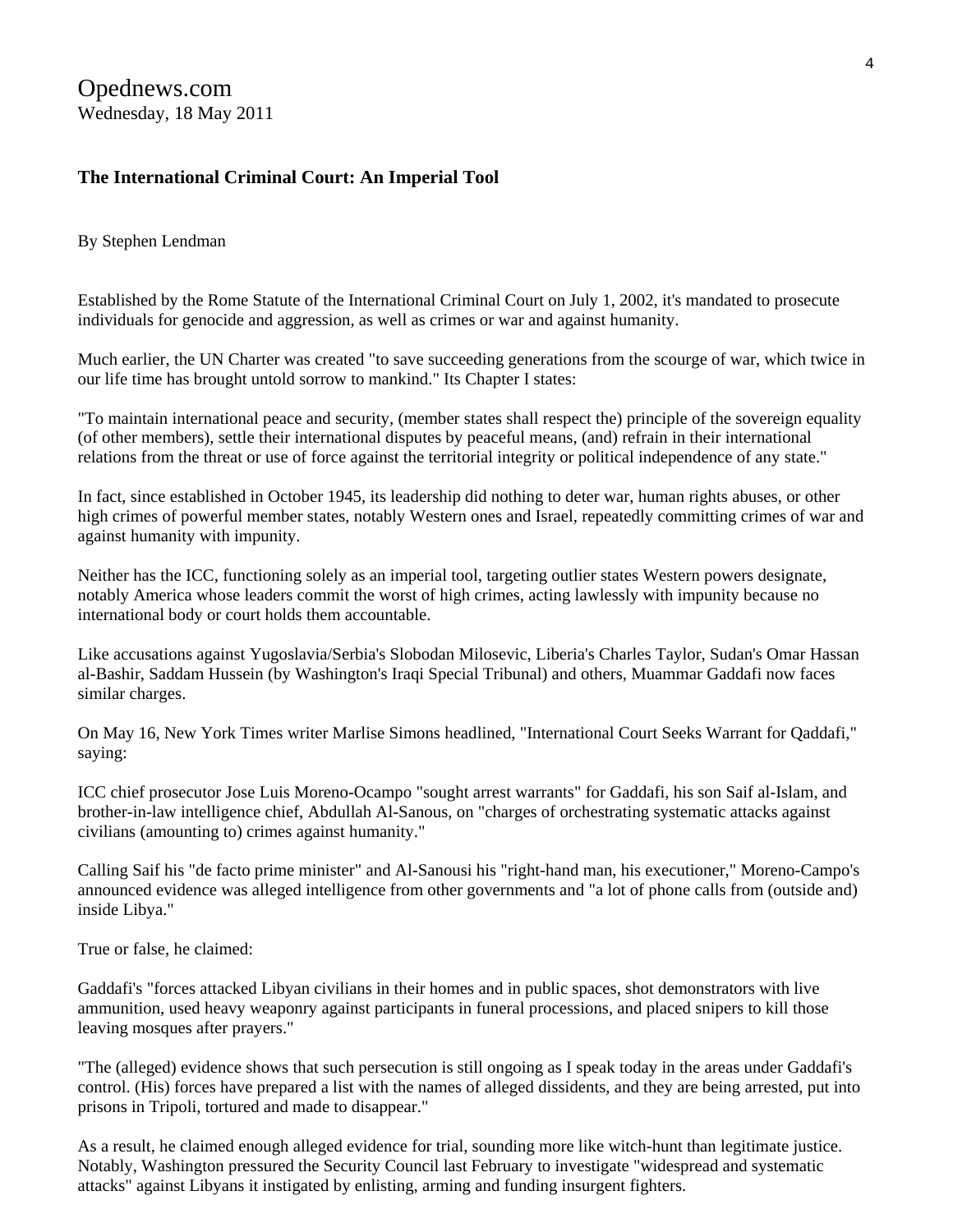They, not Gaddafi, incited violence. Justifiably, he responded to stop it. Victimized by imperial intervention, he's now targeted for doing his job.

Moreover, Libya isn't a Rome Statute signatory. As a result, the ICC has no jurisdiction to act. Nonetheless, a threejudge panel will decide whether to issue warrants, no matter the obvious political motive behind doing so.

Moreno-Ocampo is an imperial tool, following orders. Claiming ample evidence shows Gaddafi "personally ordered attacks on unarmed Libyan civilians" is gross hypocrisy with no credibility whatever. He's regurgitating lines given him to read.

In fact, no humanitarian crisis existed until America and its imperial partners showed up lawlessly. Planned many months, perhaps years, in advance, their grand scheme includes:

- -- replacing one despot with another;
- -- preventing any democratic spark from emerging;
- -- colonizing Libya;
- -- balkanizing the country;
- -- establishing new Pentagon bases;
- -- using them to intimidate neighboring states;

-- dominating the Mediterranean Basin and entire African continent; and

-- carving up Libya for profit by stealing its wealth, controlling its money and resources, exploiting its people, turning workers into serfs, and privatizing its state enterprises under Western control, no matter how many corpses and mass destruction it takes to do it.

In his new book, Michael Parenti defined "The Face of Imperialism" as:

"the process whereby the dominant investor interests in one country bring to bear military and financial power upon another country in order to expropriate the land, labor, capital, natural resources, commerce, and markets of that other country....There are real material interests at stake, fortunes to be made many times over.(Intervening) is intended to enrich the investors and keep the world safe for them."

Moreover, whether democrats or despots, blaming victims facilitates the process, claiming intervention for humanitarian reasons, the last refuge of scandalous liars.

As a result, Gaddafi, his son Saif, intelligence chief Al-Sanous, and perhaps other top officials are being victimized to advance Western planned plunder and dominance.

Moreno-Ocampo's complicit, a Western favorite because earlier he assured Washington they'd be no Iraq or other US war crimes prosecutions. In fact, a July 2003 WikiLeaks-released State Department cable said:

"Privately, Ocampo has said that he wishes to dispose of Iraq issues (i.e., not investigate them)." By implication, he meant all US war crimes everywhere.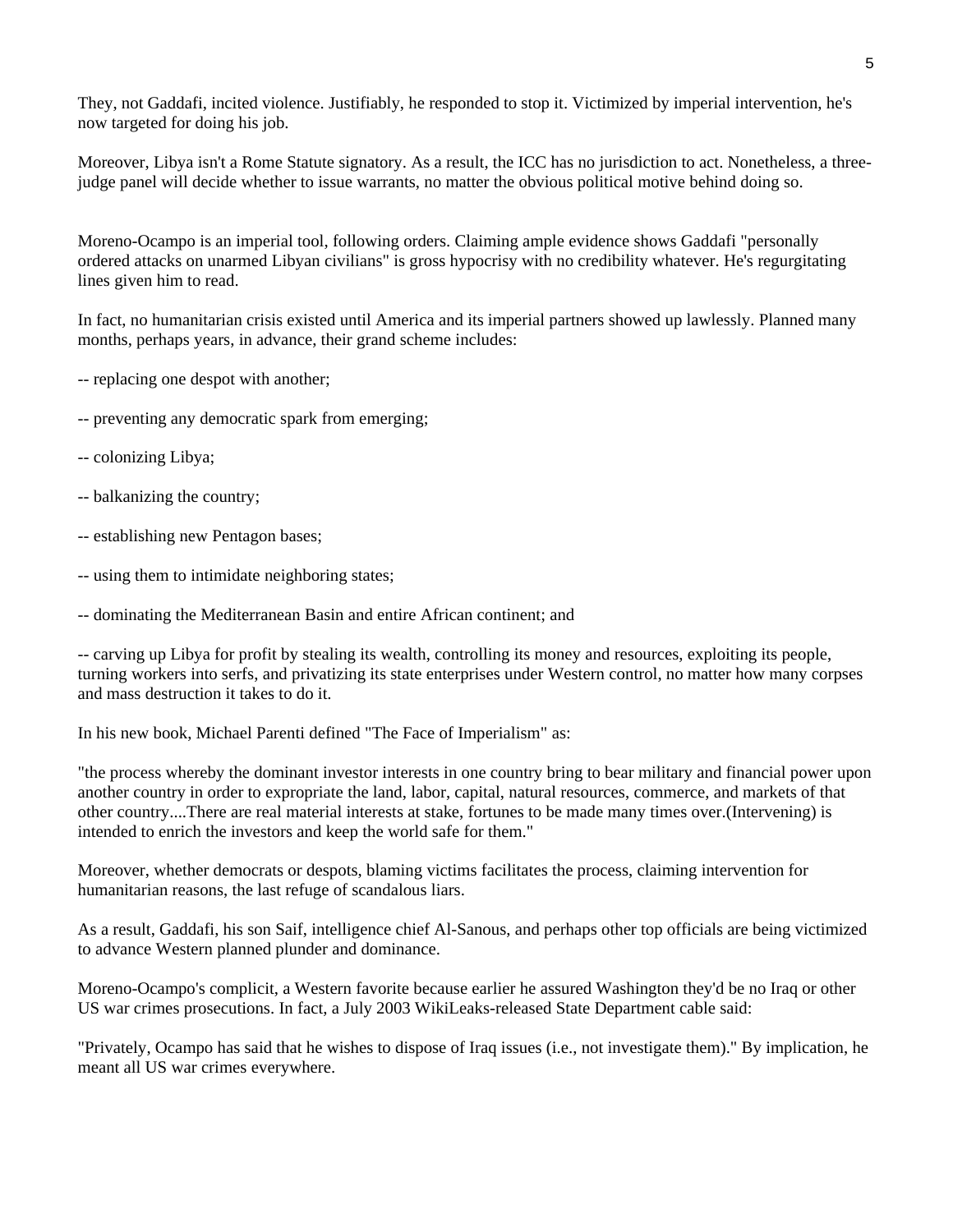# The Guardian Thursday, 19 May 2011

# **ICTR sets free ex-Rwandan chief of staff Ndindiliyimana**



*The International Criminal Tribunal for Rwanda (ICTR)* 

The International Criminal Tribunal for Rwanda (ICTR) on Tuesday ordered the immediate release of former chief of staff of Rwandan Gendarmerie, General Augustin Ndindiliyimana, and sentenced army General Augustin Bizimungu to 30 years imprisonment for genocide.

Meanwhile, ex-commander of the Reconnaissance Battalion, Major Francois-Xavier Nzuwonemeye

and Captain Innocent Sagahutu, a member of the unit, jointly charged with the two generals, were ordered to remain behind bars for 20 years each after being convicted of crimes against humanity and war crimes.

Ndindiliyimana was released after a Trial Chamber sentenced him to time served since his arrest in Belgium on January 29, 2000 after finding his mitigating factors warranting.

The Chamber has noted Ndindiliyimana's limited command over the gendarmerie after April 6, 1994, his " government forces and the RPF and his opposition to the massacres in Rwanda," presiding Judge Joseph consistent support for the Arusha accords and peaceful resolution of conflict between the Rwandan Asoka de Silva said.

For other convicts, the judge said, would also receive credit for the time they served since their arrests. Bizimungu was arrested in Angola on August 2, 2002, while Nzuwonemeye and Sagahutu were apprehended in France and Denmark, respectively, on February 15, 2000.

The two generals were convicted of genocide, crimes against humanity and war crimes for offenses perpetrated by military soldiers and gendarmes under their command in 1994.

In addition, Bizimungu was found to have made a speech in Mukongo Commune, calling for start of killing of Tutsis in Ruhengeri prefecture.

For Nzuwonemeye and Sagahutu, the Chamber convicted them of crime against humanity and war crimes committed by their subordinates. The duo ordered the killing of Prime Minister Agathe Uwilingiyimana and failed to punish perpetrators involved in killing 10 Belgian UN peacekeepers, on April 7, 1994, the judgement added.

In his reaction, ICTR Prosecutor Hassan Jallow said they would study the judges reasoning in assessment of sentences imposed to each accused and decide whether they would appeal or not.

However, he said, "We are quite satisfied with the findings. The judgement is very important to all persons in position of leadership, especially military commanders. As clearly established, superiors will be held legally responsible for acts of their subordinates."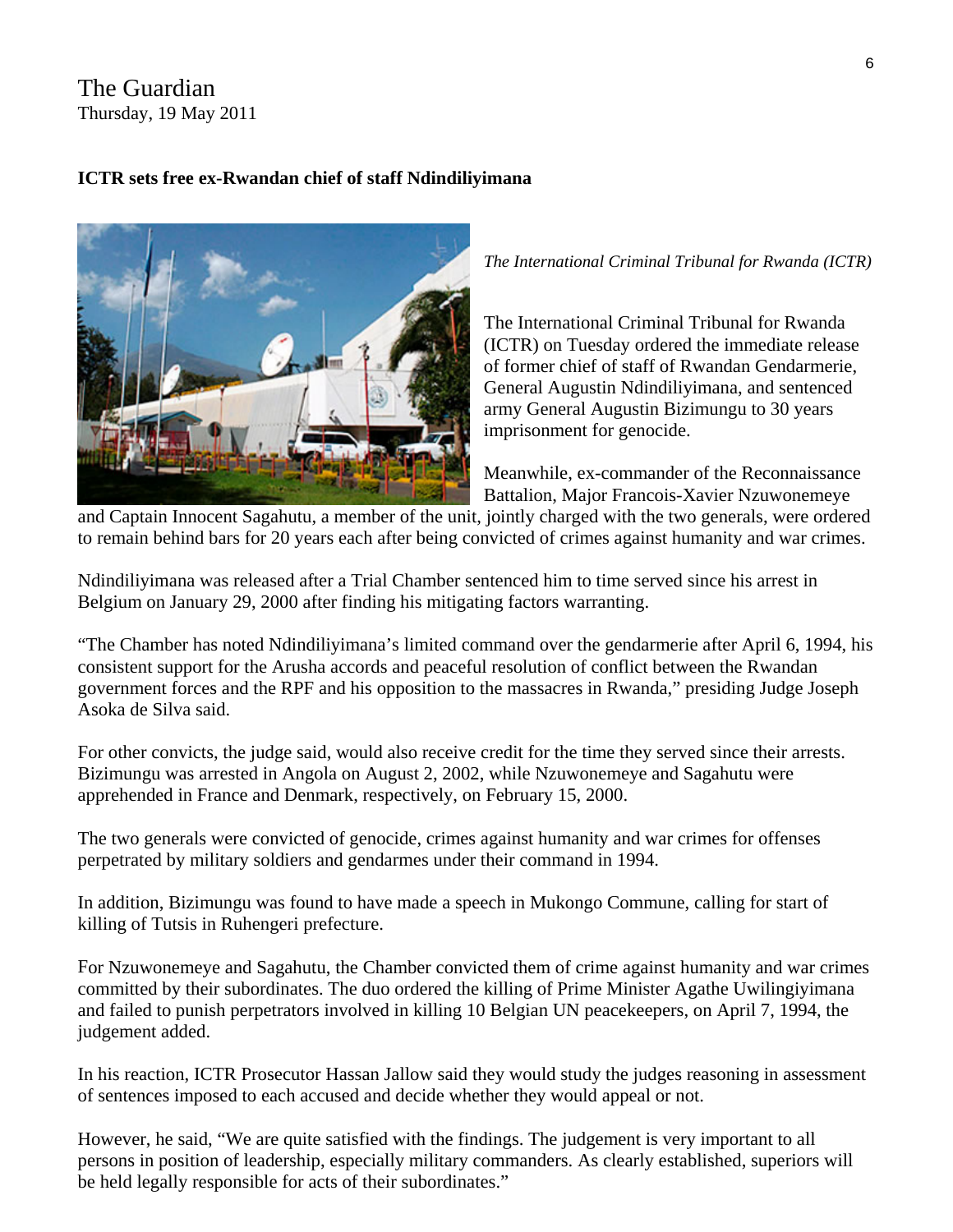Ndindiliyimana, on his part, expressed his happiness for being released after remaining in detention f or 11 years. His lawyer, Christopher Black, joined his client for the happiness.

Defence Counsels Charles Taku and Fabien Segatwa, for Nzuwonemeye and Sagahutu, respectively, said they would appeal against the verdict.

SOURCE: THE GUARDIAN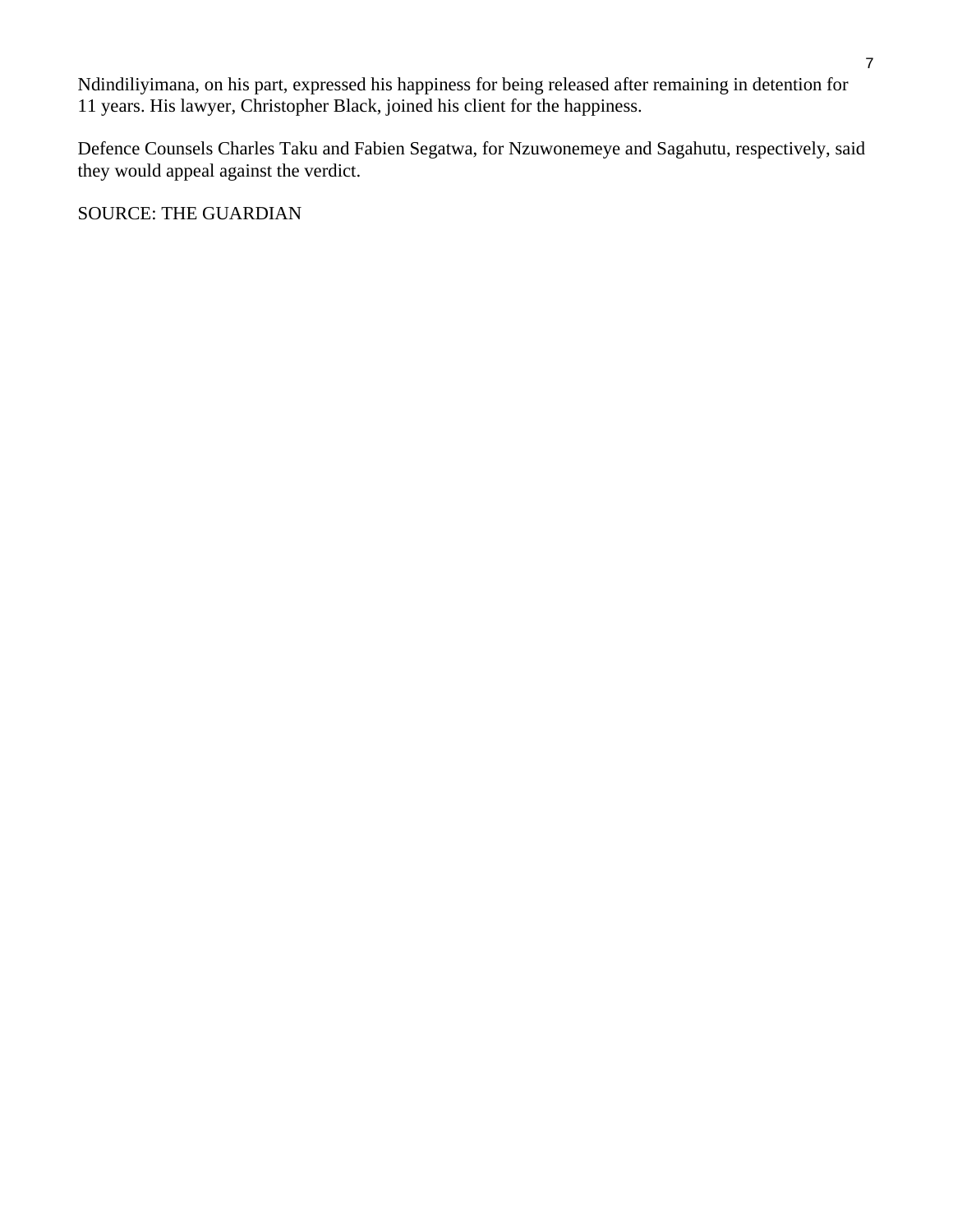# Human Rights Watch

Thursday, 19 May 2011

#### **[Bangladesh: Unique Opportunity for Justice for 1971 Atrocities](http://www.hrw.org/en/news/2011/05/19/bangladesh-unique-opportunity-justice-1971-atrocities)**

*The Bangladeshi government has an unprecedented opportunity to hold those responsible for the 1971 atrocities to account in credible trials and, in doing so, to show it is firmly committed to the rule of law. This is a complicated process with many challenges, including gathering evidence 40 years later and ensuring that the law and rules of procedure meet international standards sothe trials are beyond reproach.* 

#### *Brad Adams, Asia director at Human Rights Watch*

(New York) - The Bangladeshi government's effort to bring to trial those responsible for atrocities during the struggle for independence in 1971 is an important and long overdue step to achieve justice for victims, Human Rights Watch said today. In a [letter](http://www.hrw.org/node/98995) to Prime Minister Sheikh Hasina, Human Rights Watch said that it strongly supports a successful legal and judicial process that is fair and impartial.

Seven people have been arrested so far under the International Crimes (Tribunals) Act, though specific charges have yet to be filed against them. Five are members of the Jamaat-e-Islaamiya Party, which is broadly considered to have been against the establishment of an independent Bangladesh, and two from the main opposition Bangladesh National Party. All who have applied for bail have been denied except an 82-year-old, wheelchair-bound man, who was released into his son's custody after he surrendered his passport to guarantee that he would not flee the country.

"The Bangladeshi government has an unprecedented opportunity to hold those responsible for the 1971 atrocities to account in credible trials and, in doing so, to show it is firmly committed to the rule of law," said Brad Adams, Asia director at Human Rights Watch. "This is a complicated process with many challenges, including gathering evidence 40 years later and ensuring that the law and rules of procedure meet international standards sothe trials are beyond reproach."

The 1971 war followed the victory of the East-Pakistan-based Awami League in national elections. The Pakistani government, led by the military ruler General Yahya Khan, refused to accept the results. On March 26, it began Operation Searchlight, sending troops into East Pakistan to arrest Awami League leaders and put down protests. The Pakistani army and affiliated vigilante groups embarked on a massive wave of violence, including widespread rape. Estimates of the number of people killed range from 300,000 to 3 million. As many as 10 million people were reportedly displaced and fled to neighboring India. The Indian army intervened and joined resistance forces to defeat the Pakistani army after nine months of violence. The independent state of Bangladesh emerged in December.

In response to this carnage, the new government in 1972 established special tribunals to try collaborators. In 1973 the parliament passed the International Crimes (Tribunals) Act. But trials never happened for political reasons. Bringing those responsible for the 1971 crimes to trial continues to have considerable popular support and was one of the main planks of the successful Awami League election campaign in 2008. In a concession to Pakistan, the law excludes the prosecution of Pakistani military officials and soldiers.

On a recent visit to Bangladesh, Human Rights Watch met with Law Minister Shafique Ahmed and the prosecutor of the International Crimes Tribunal, Zead al-Malun. Both said they were committed to ensuring that the tribunal meets international standards. The Law Minister welcomed suggestions from Human Rights Watch and others to improve the process. The prosecutor explained that his office has begun to collect documentary evidence and to interview potential witnesses.

"The atrocities and number of victims in Bangladesh have largely been overlooked by the rest of the world for four decades," Adams said. "It is good news that officials are open to suggestions for improvement and that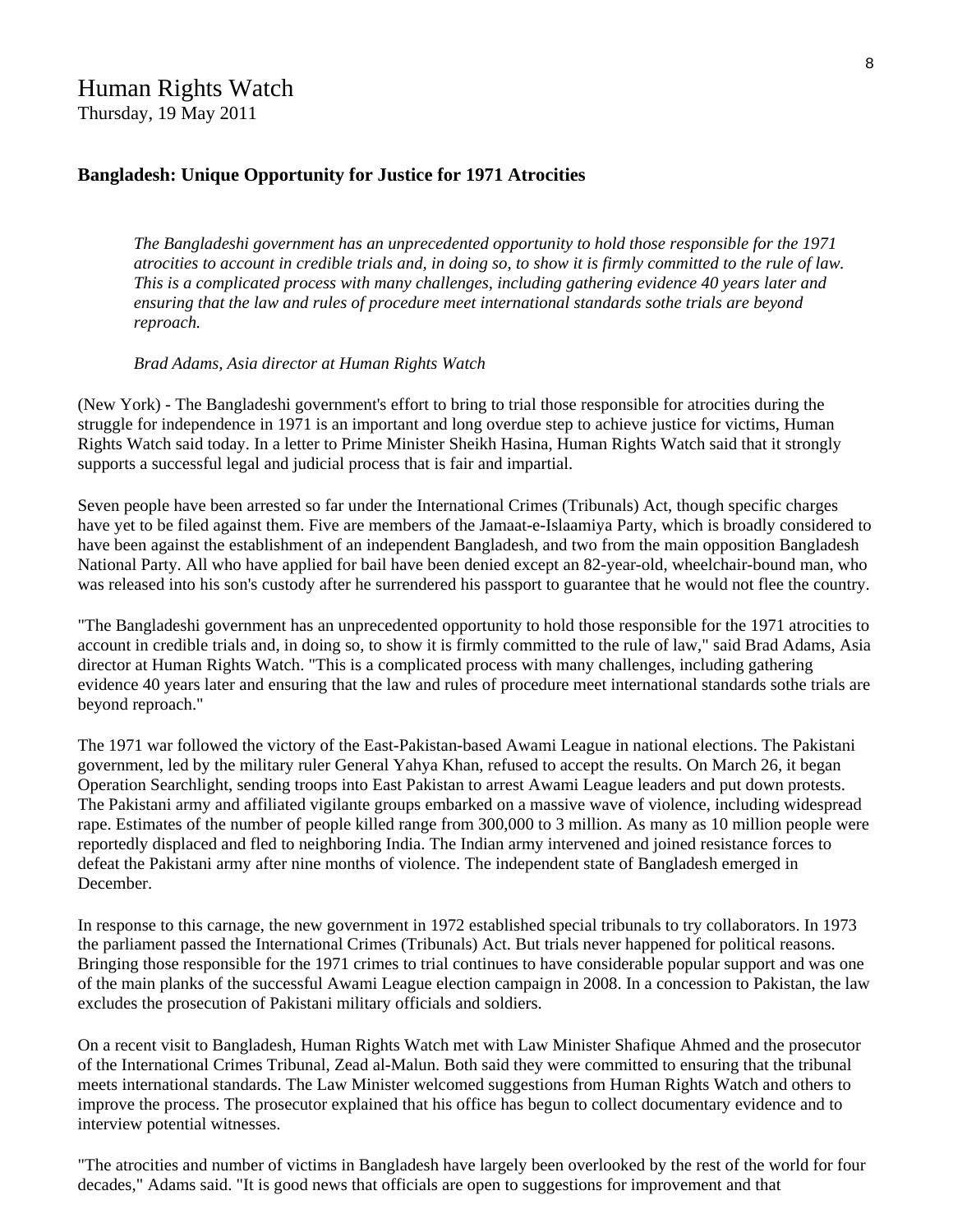investigations have started in earnest. If the government and tribunal iron out some of the problems with meeting international standards, this effort will deserve the full support of the international community."

Human Rights Watch pointed out that the government has already made some important amendments to the 1973 law. These include changing the composition of the tribunal to civilian judges instead of military judges and mandating the independence for the tribunal's judicial functions. The adoption of Rules of Procedure in 2010 allowed the tribunal to begin its work in earnest.

However, Human Rights Watch said, additional amendments to the Act and Rules are needed to ensure that trials are carried out in accordance with Bangladesh's international human rights obligations, international criminal law, and Bangladesh's constitution. While the 1973 Act was largely based on international standards at the time, international criminal law and practice have since evolved significantly. Trials before a number of international courts, including the International Criminal Tribunals for the former Yugoslavia and Rwanda, the Special Court for Sierra Leone, and the International Criminal Court, to which Bangladesh is a state party, have yielded important jurisprudence and valuable experience in handling complex cases that should be taken into account to ensure that trials before the tribunal conform with international standards.

In its letter, Human Rights Watch said these problems can be addressed by:

- Amending the definition of crimes to articulate more clearlythe relevant definitions of war crimes, crimes against humanity, and genocide as they existed under domestic or international law at the time of the offense;
- Amending the act to allow challenges to the constitution of the tribunal and the appointment of its members;
- Amending the act and rules to ensure that the due process rights of the accused are consistent with Bangladesh's international legal obligations;
- Repealing Article 47(A) of the Bangladesh Constitution to allow the accused full protection of their constitutional rights, including the right to enforce their fundamental rights under Article 44, which protects fundamental rights;
- Creating an effective and wellthoughtout victim and witness protection plan well ahead of the trials, to address protection and support needs before, during, and after proceedings;
- Establishing a defense office to ensure that the principle of "equality of arms" between the prosecution and defenseis recognized; and
- Equipping prosecutors and judges with the relevant technical expertise to handle cases under the tribunal's jurisdiction in accordance with international practice.

Human Rights Watch also urged the Bangladeshi government not to use the death penalty in tribunal cases or others. Human Rights Watch opposes the death penalty in all circumstances as an inherently cruel and unusual form of punishment and a violation of fundamental human rights and therefore recommends this penalty be removed.

"The attempt by the Bangladeshi government to create a domestic tribunal for such grave crimes could set a valuable international precedent," said Adams. "But without changes to the law and rules of procedure, the process may not meet international fair trial standards. This could result in a lack of credibility for the process in Bangladesh and internationally, which would only benefit those responsible for the horrific crimes of this period. Fortunately, the government and tribunal can fix these problems easily if they have the will."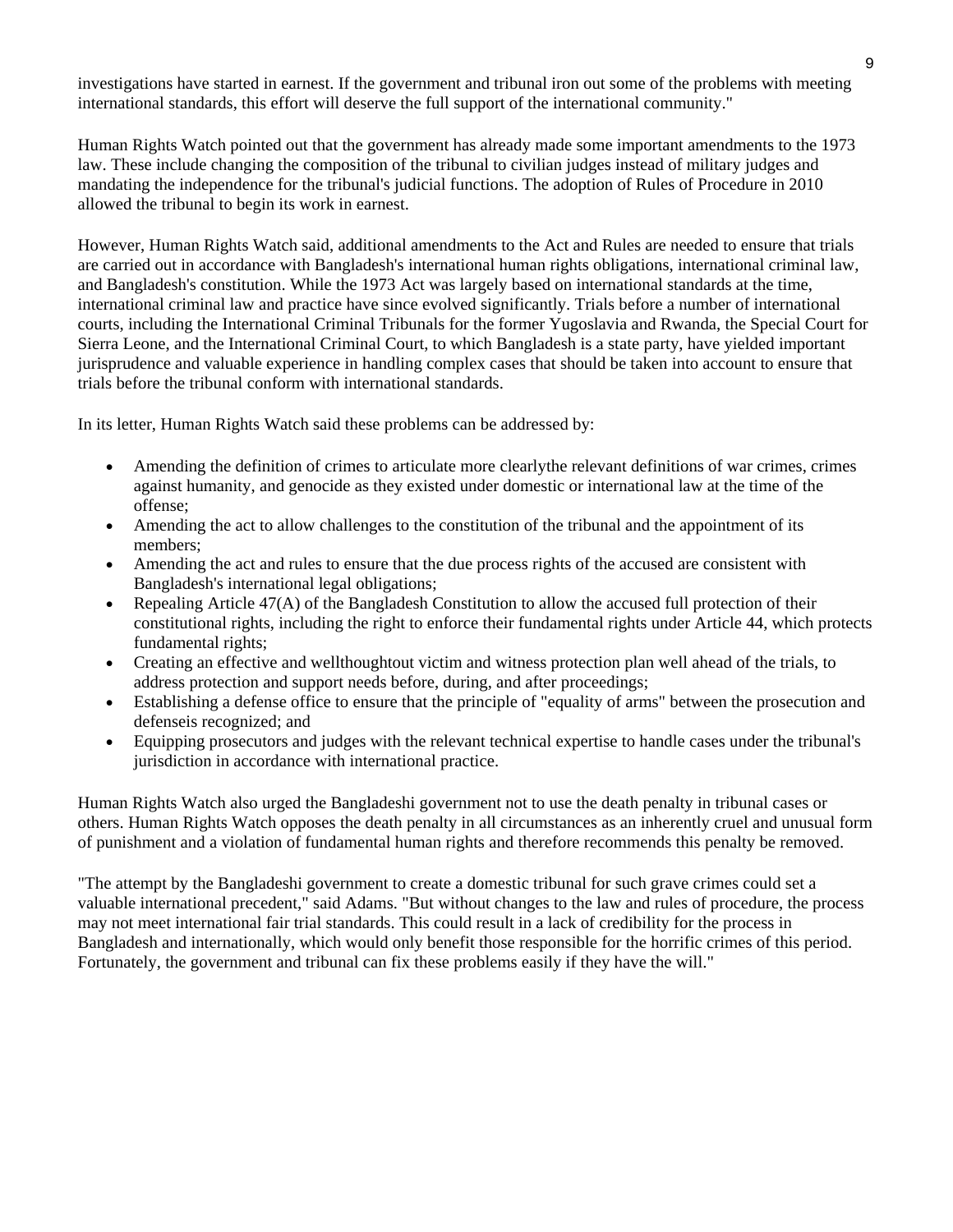#### **[ICC: Recommendations for Nominating and Electing Candidates to Serve as Judges](http://www.hrw.org/en/news/2011/05/18/icc-recommendations-nominating-and-electing-candidates-serve-judges)**

Letter to Foreign Ministers of ICC States Parties

Dear Excellency,

We are writing to you in advance of the official nomination period for candidates to be elected as judges to the International Criminal Court (ICC). Since the ICC's ability to fairly and effectively adjudicate cases rests on the quality of its judges, we urge your government to ensure that only the strongest candidates are nominated and, ultimately, elected by the Assembly of States Parties (ASP) at its tenth session in December 2011 in New York.

As you know, at its tenth session, the ASP will elect six new judges-a third of the bench-for a period of nine years. The Rome Statute identifies several criteria to guide ICC states parties in selecting judges. Article 36(3) provides that "judges shall be chosen from among persons of high moral character, impartiality and integrity who possess the qualifications required in their respective States for appointment to the highest judicial offices." Every candidate for election as an ICC judge must have established competence either in criminal law and procedure (known as "List A" candidates) or relevant areas of international law (known as "List B" candidates). In addition, states parties should take into account the requirements enumerated in article 36(8) as to gender, geography, and type of legal system represented, bearing in mind the need to include judges with specific legal expertise on issues including violence against women and children.

Fulfilling these criteria is essential. But even when the criteria are satisfied, there is still a significant degree of latitude in determining which individuals are best placed to serve in the ICC. Our close observation of the court's functioning since it began operations has highlighted a number of practical considerations that we believe states parties should take into account to ensure that the best candidates are nominated and ultimately elected. Notably, we believe ICC states parties should place a particular emphasis on those candidates who possess substantial practical experience in criminal trials; can meet the many demands associated with adjudicating complex and time-intensive cases; and demonstrate a willingness to learn, including through ongoing trainings. We believe that candidates who possess these qualities, in addition to satisfying the Rome Statute criteria, will be best equipped to meet the challenges ahead.

#### **1. Substantial practical experience in criminal trials**

The upcoming election comes at a critical time of the court's functioning. Pre-trial or trial proceedings are actively underway in most of the ICC's six country situations under investigation; this pace will likely only intensify. Effectively adjudicating such proceedings requires individuals familiar with the demands of criminal trials, including the need to manage oral and written submissions of the prosecution, defense, and victim participants to ensure that pre-trial and trial proceedings run smoothly and respect the rights of defendants. Individuals with prior experience working in criminal trials-List "A" candidates-are much better placed to meet these demands.

As you know, the Rome Statute provides for a total of 18 judges on the ICC's bench: a minimum of six in each of the Pre-Trial and Trial Divisions and five in the Appeals Division. Based on the minimum voting requirements under the Rome Statute, states parties must elect at least three "List A" judges to the bench in the upcoming election.<sup>[1]</sup> However it bears highlighting that of the six judges whose mandates expire on March 10, 2012, four are assigned to the Trial Division, one serves in both the Pre-Trial and Trial Divisions, and one is assigned to the Appeals Division.<sup>[2]</sup> Therefore, to promote the efficient and effective functioning of the chambers, Human Rights Watch believes that at least five of the six judicial vacancies should be filled by individuals who have substantial practical experience in criminal trials. States parties should thus prioritize "List A" candidates in the nomination process. This will help create a deep pool of individuals with the requisite experience in criminal trials for the ASP's consideration when it comes time for elections.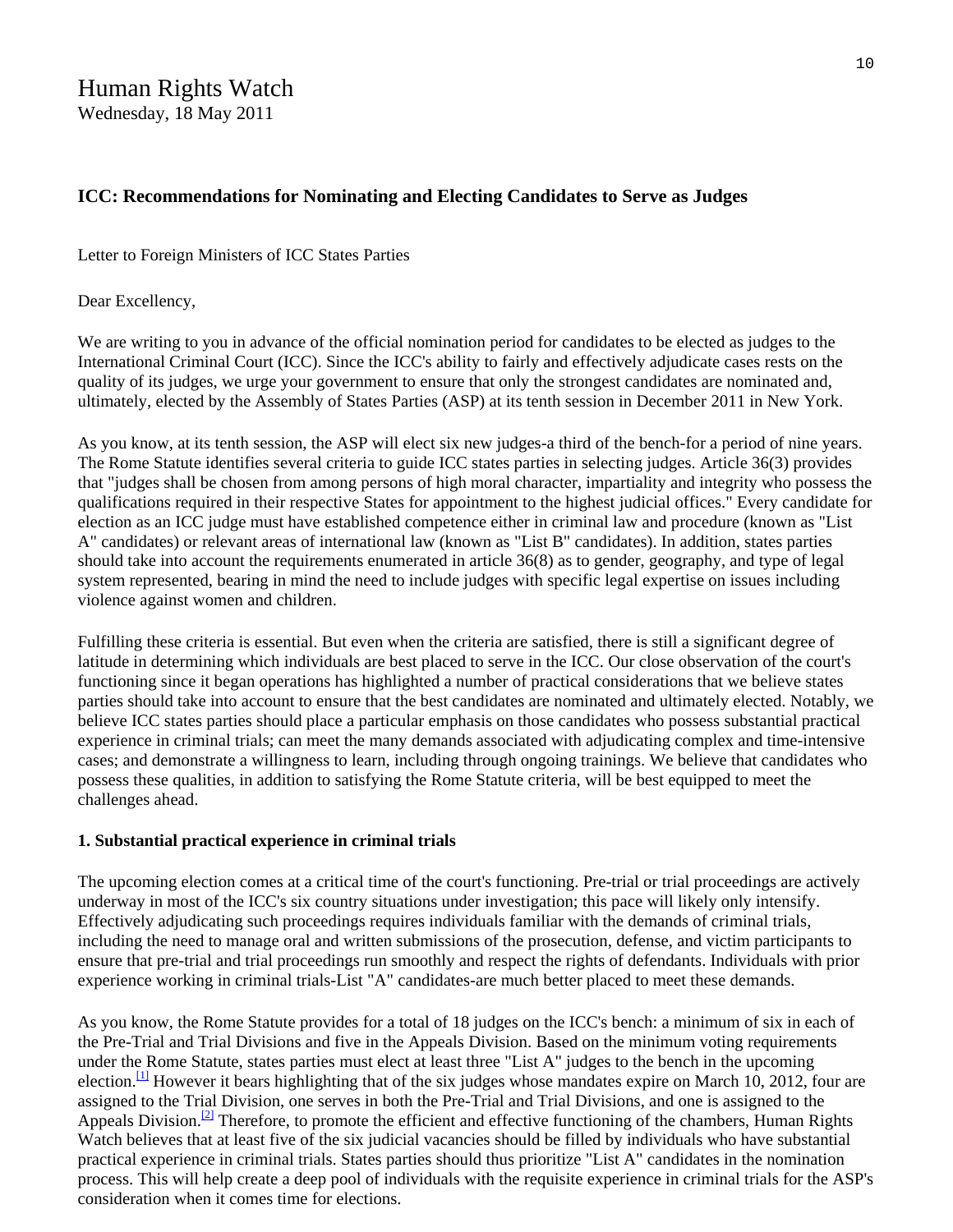#### **2. The capacity and willingness to meet the demands of adjudicating cases over a nine-year term**

The ICC has lost four judges due to health reasons. This points to how important it is that during the nomination and elections phases, states parties carefully consider which individuals possess the capacity (including stamina) and motivation to meet the many demands on judges before the ICC over a full nine-year term of office. States parties should nominate candidates who are able to manage extremely complex and time-consuming tasks associated with trials.

For instance, judges are required to assess individual applications submitted by, in some cases, thousands of victims seeking to participate in the pre-trial, trial, and appeals proceedings. Judges must also review carefully thousands of pages of material to determine which portions should be redacted to prevent the disclosure of sensitive material while preserving a defendant's right to a fair trial. Further, as cases before the ICC proliferate, judges should be prepared to sit on more than one trial at a time and potentially at more than one level, which means that the workload will only increase. This underscores yet again why it is essential to nominate candidates with substantial experience in managing complex criminal trials, but also the need to ensure candidates have the stamina to meet the demands associated with an increasing workload over an entire nine-year term.

Overall, Human Rights Watch urges states parties to ensure that the candidates put forward for election by the ASP possess a firm commitment to the ICC's mission of bringing to justice perpetrators of the worst crimes known to humankind through fair trials. States parties should understand that judicial staffing resources are quite limited, and candidates will have to shoulder the ever-increasing demands on judges in light of the ICC's expanding caseload.

#### **3. Commitment to ongoing training**

The ICC is a unique institution, and judges serving the court will inevitably face a number of unprecedented challenges. The bench shares with other organs of the court responsibility for, among other things, shaping the practice and policy of an international treaty-based institution, making meaningful a new model of victims' participation, protecting witnesses and victims in diverse, conflict-affected regions, and building support for the court's work through participation in outreach activities. All of these responsibilities must be discharged while developing the nascent jurisprudence of the ICC.

Even judges with significant prior experience managing complex criminal trials may not automatically possess the skills and knowledge needed to manage these challenges effectively. Ongoing training-for both new judges and those already on the bench-to present "lessons learned" and strategies for managing these challenges in the future will be essential. States parties should thus nominate and elect candidates who value continuing legal education and who are willing to participate in initiatives aimed at promoting legal innovation and coordination among all judicial chambers in adjudicating complex questions relating to law and policy.

\*\*\*

We hope these suggestions will assist your government in the nomination phase and ultimately, in determining which candidates should be elected to serve as ICC judges.

Please do not hesitate to contact me should you have any further questions.

Sincerely,

Richard Dicker **Director** International Justice Program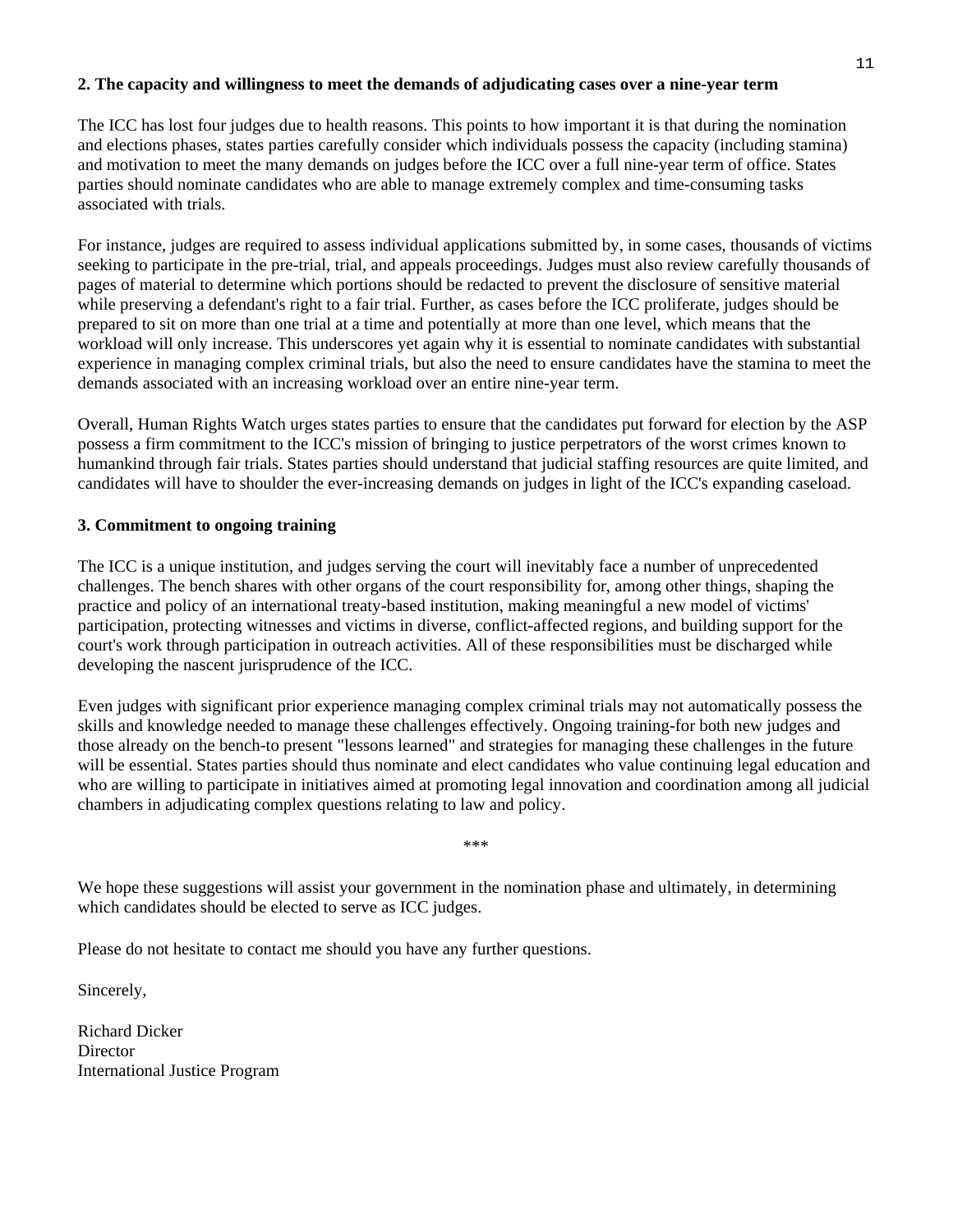AFP Tuesday, 17 May 2011

# **ECCC to start landmark trial on June 27**



the start date for a highlytop former Khmer Rouge The Extraordinary Chambers in the Courts of Cambodia (ECCC) on Monday set June 27 as anticipated trial of four leaders accused of genocide and other crimes in the 1970s.

The defendants are "Brother Number Two" Nuon Chea, former foreign minister Ieng Sary, his wife and ex-social affairs minister Ieng Thirith, and former head of state Khieu Samphan.

The four face charges of war crimes, crimes against humanity and related crimes under Cambodian law over the deaths of up to two million people from starvation, overwork and execution during the movement's 1975-79 rule.

The genocide charges relate specifically to the deaths of Vietnamese people and ethnic Cham Muslims under the totalitarian regime.

"The initial hearing will commence on Monday 27 June" and will focus on technical issues and discuss witness and experts lists, the court said in a document posted on its website.

The accused, who have been held in a purpose-built detention centre since their arrests in 2007, are expected to attend the hearing, said the ECCC's spokesman Lars Olsen.

They are the most senior surviving members of the hardline communist movement.

### **Aging problems**

Led by "Brother Number One" Pol Pot, who died in 1998, the Marxist regime emptied Cambodia's cities and abolished money and schools in a bid to create an agrarian utopia, wiping out nearly a quarter of the country's population before they were ousted from the capital by Vietnamese forces.

Khmer Rouge survivor Bou Meng, who was tortured in the notorious S-21 detention centre in Phnom Penh, said he supported the trial but feared the accused would not be sufficiently punished.

"I'm glad to hear that the date is set for the last four people, but I'm just not too hopeful for a satisfying outcome," said the 70-year-old.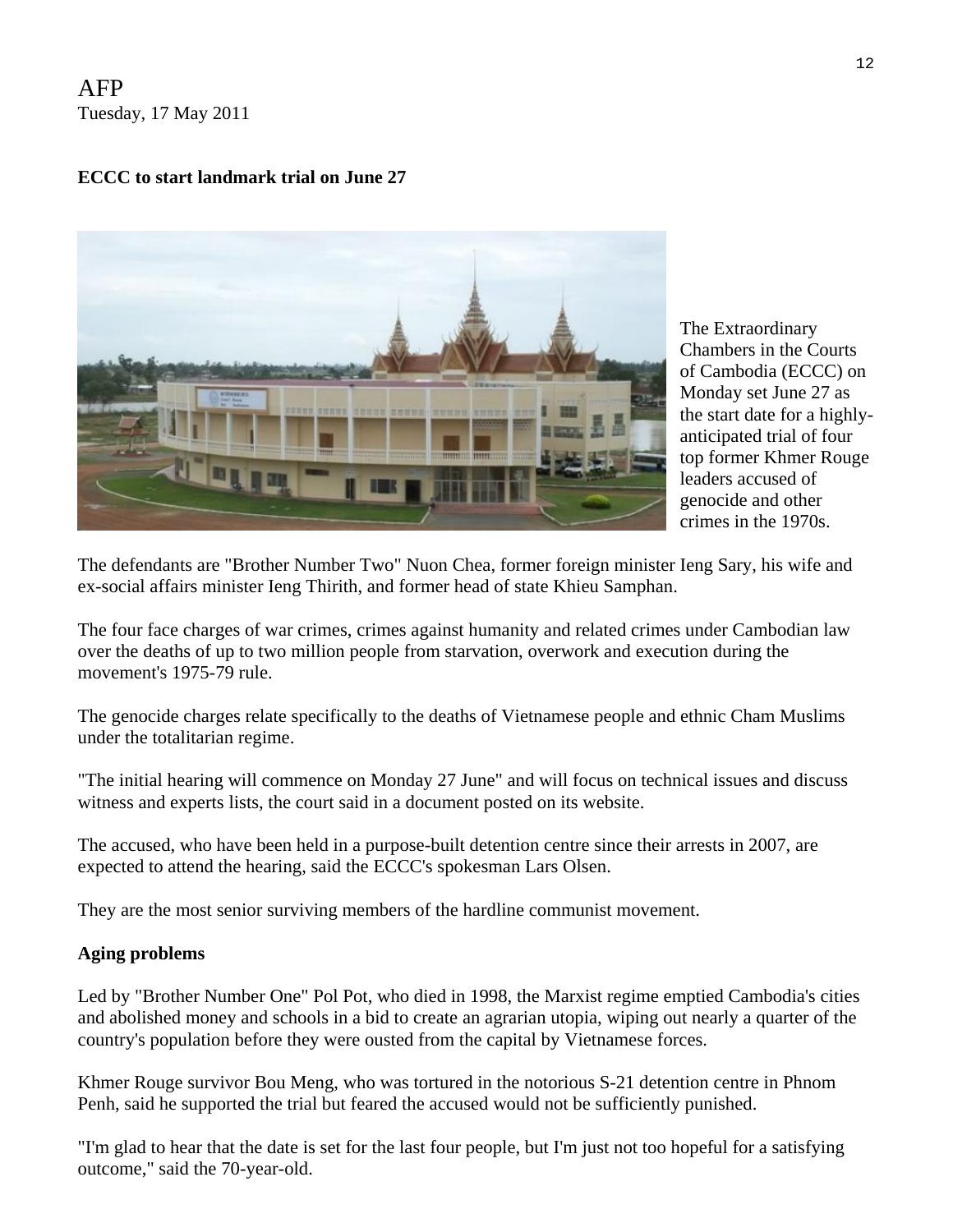Aged between 79 and 85, the four suffer from varying ailments, fuelling concerns that not all of them might live to see a verdict that is not expected before 2013.

Their health problems are expected to add further difficulties to a case observers already say will be long and complex with all four denying the charges against them.

# **"Enemies of the People"**

However, in the 2009 documentary "Enemies of the People", Nuon Chea - the movement's chief ideologue - admits the regime killed perceived traitors if they could not be "re-educated" or "corrected".

Their joint trial will be the court's second following the landmark conviction of former Khmer Rouge prison chief Kaing Guek Eav, known as Duch, who was sentenced to 30 years in jail last July. The case is now under appeal.

The chambers are still investigating whether to pursue two more cases against five other regime members, a move the government strongly opposes, stoking fears about the court's credibility and independence from political pressure.

The chambers' Cambodian and international co-prosecutors last week openly disagreed about whether to continue investigations into a third case, to the dismay of observers who feel it would be inadequate to punish just five regime members for the horrors suffered on the Cambodian people.

The Cambodian government has repeatedly voiced its objection to further trials, saying they could destabilise the country.

*Source: AFP*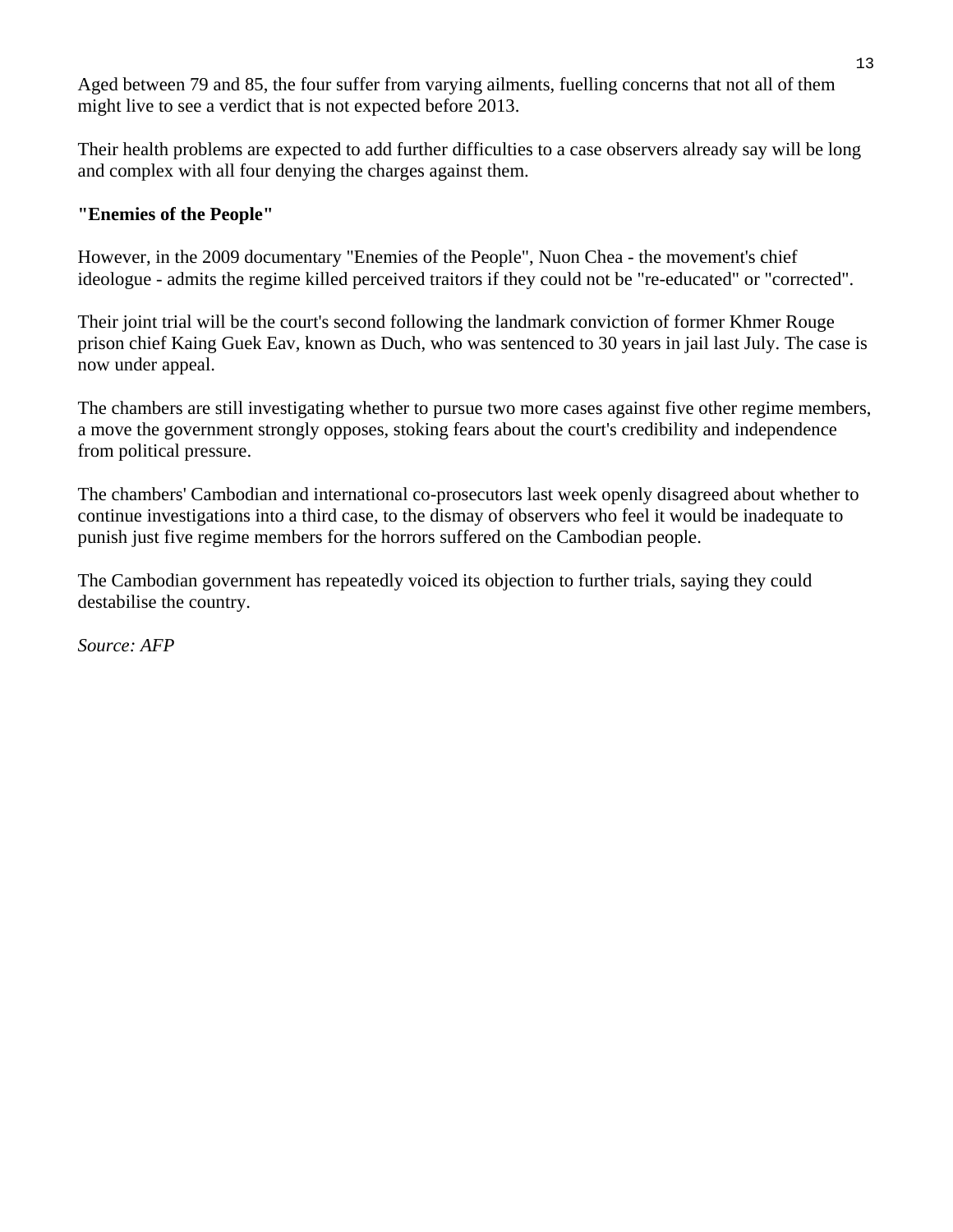# National Public Radio

Wednesday, 18 May 2011

#### **Demjanjuk Trial May Be Last For Holocaust Crimes**

John Demjanjuk was convicted in Germany on 28,060 counts of accessory to murder after four decades of legal battles. Deborah Lipstadt, professor of modern Jewish and Holocaust studies at Emory University, wrote an op-ed describing the case as likely "the last Holocaust war crimes trial."

NEAL CONAN, host:

When the United States in 2009 sent John Demjanjuk to stand trial in Germany as an accused Nazi war criminal, many wondered: What's the point? Or as Deborah Lipstadt put it in a recent New York Times op-ed: Wasn't there something comic, even shameful, about dragging a dying man across the Atlantic to stand trial for a crime he committed over half a century ago? Shouldn't there be a statute of limitations, even for genocide?

Deborah Lipstadt teaches modern Jewish and Holocaust studies at Emory University, and joins us now from our bureau in New York.

And thanks very much for being with us today.

Dr. DEBORAH LIPSTADT (Jewish and Holocaust Studies, Emory University): Thank you, Neal. It's a pleasure to be with you.

CONAN: And part of that question line comes - this is a man who spent six months as a guard at a death camp called Sobibor. This was not Adolf Eichmann, the architect of the Holocaust.

Dr. LIPSTADT: True. It was not, well, first of all, I don't think Adolf Eichmann was the architect, but we can talk about that later.

CONAN: All right.

Dr. LIPSTADT: He's one of the operating - chief operating officers. But John Demjanjuk was certainly not as important as an Adolf Eichmann. He was not as high-ranking. He was Ukrainian. He was a guard. But he knew exactly what was going on. And, in fact, the judge - the German judge who found him guilty of being an accessory to murder in 28,000-plus murders made that point, that he had to know what was going on. And as every guard - the judge said every guard at Sobibor knew he was part of an organization with no other purpose but mass murder. So to say it was only six months when people like Eichmann were there - were doing this for four or five years is not really an excuse.

CONAN: And interestingly, he and Eichmann had the same excuse. They said: We had no choice.

Dr. LIPSTADT: Kill or be killed. Well, the truth of the matter is that no defense attorney, including Demjanjuk's, has ever been able to produce any evidence - defense attorney or historian - of someone actually being killed for refusing to participate. So the idea of kill or be killed is really, I think, a bit of a myth.

Moreover - they might have been sent to the Eastern Front. They might have been sent to do terrible jobs, more dangerous jobs to them, but they weren't forced to do that. And even if they had been forced, I think there is a - an ethical law that they very happily ignored.

CONAN: And another criticism is there was no specific evidence against John Demjanjuk charged. He was charged as an accessory to murder in the more than 28,000 deaths that occurred at the time he was a guard at the death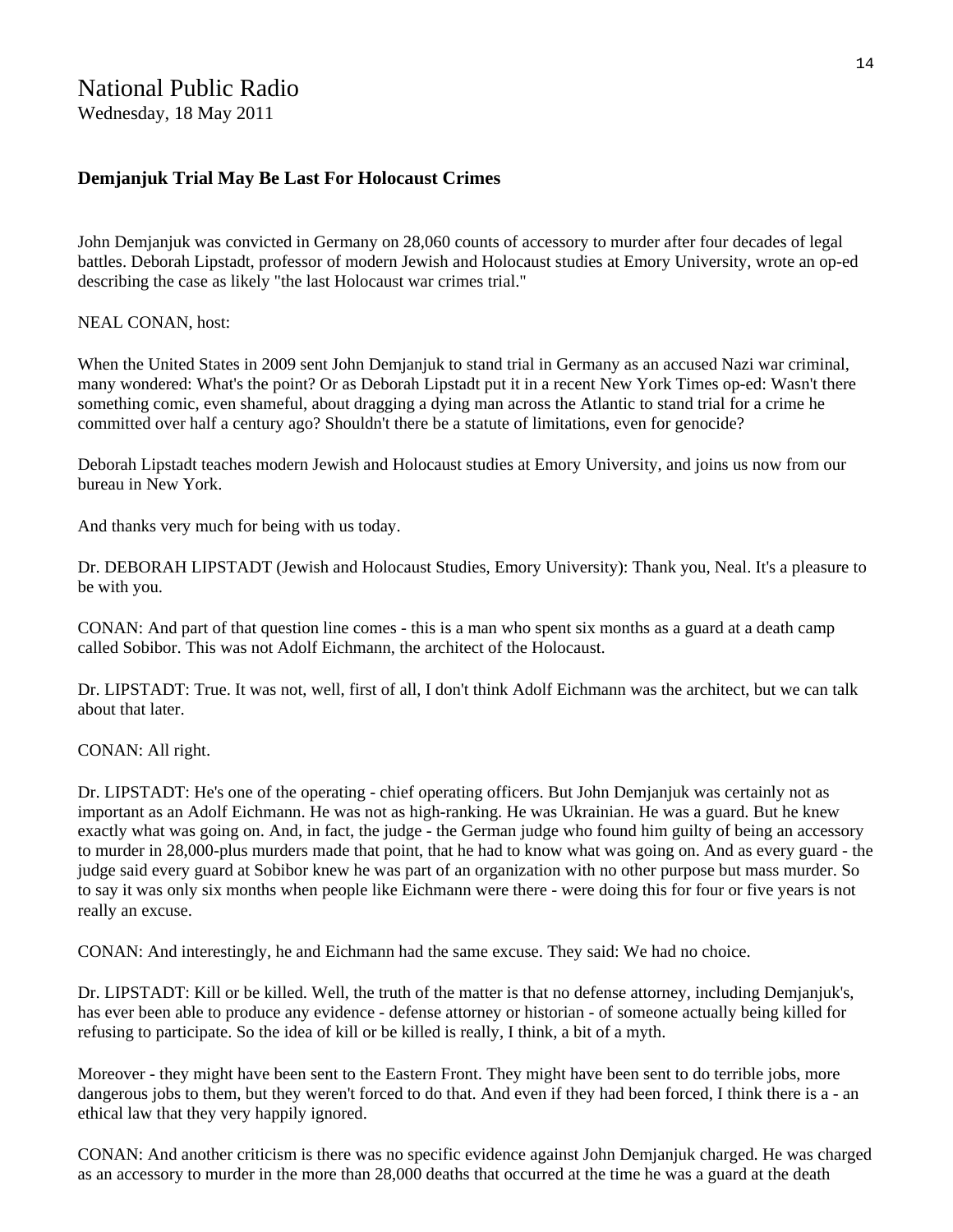camp. And basically, the allegation was, yes, he knew, therefore he did nothing to stop, therefore he was an accessory in all of these murders, but no specific allegation.

Dr. LIPSTADT: Well, I think there were specifics. I think - we have to remember that this wasn't the only court that heard the evidence. He actually had been tried in three different nations: Israel, the United -first the United States, then Israel, then Germany. And all three judicial systems found him - found that he wasn't Ivan the Terrible, as he was originally accused of being...

#### CONAN: Falsely.

Dr. LIPSTADT: ...falsely accused of being. He was a terrible Ivan. And, in fact, it pays to see what - pay attention to what happened in Israel. After he's stripped of his U.S. citizenship in 1981 and extradited to Israel, he's put on trial. The trial lasts 17 months, an inordinately long time. He gets a guilty verdict and sentenced to death. And then, eventually, that verdict is overturned by the Israeli High Court, the equivalent of our Supreme Court. And they issue a 405-page ruling in which they say, it's clear to us. The evidence before us shows us that this man did terrible things. There is no question about that.

But he was brought here. He was extradited from the United States as being charged as Ivan the Terrible, a specific person. There is now very good evidence to say that's not the case, that this was mistaken identity. And even though we find him to have done terrible things, we have to overturn his verdict, because you can't switch indictments in the middle. And they let him go.

CONAN: And they let him go.

Dr. LIPSTADT: The attorney general refused to try him again. They say -he said the atmosphere was poisoned. And, again, the attorney general repeated that they had extradited him to the United States on the charge of being Ivan the Terrible and he wasn't, and they couldn't now charge him as something else.

And I think it's quite extraordinary that here was the victims' - the heirs to the victim, you know, the Jewish state saying we know you did a terrible thing but justice demands the legal system's trials. We have that - you've had a trial. You've been part of a legal system. The legal system demands that we let you go.

CONAN: Another parallel to Eichmann, who is the - had Demjanjuk been Ivan the Terrible, had the sentence been carried out, he would have been the only person other than Eichmann to be put to death by the Jewish state.

Dr. LIPSTADT: That's exactly right. It's, again, quite striking that in all the history of Israel since 1948, Eichmann was the only man ever sentenced to death and his sentence carried out. Demjanjuk could have been the second. There are other, you know, interesting parallels to veer away from Demjanjuk for just a minute.

When Eichmann was hung, he was cremated, and then Israel took his ashes and took them out to sea and buried him at sea so his burial place wouldn't become a place of pilgrimage for neo-Nazis. And I was, you know, thinking about that when I heard about bin Laden because the parallels are quite striking.

CONAN: Interesting. But getting back to John Demjanjuk, a lot of people said, wait a minute. He's been rendered stateless because he lied on his application for - when he came in to the United States. He's been tried in Israel. He's been tried in the United States.

Dr. LIPSTADT: Leave him alone.

CONAN: Enough already.

Dr. LIPSTADT: Right. Well, the saga did go on for 30 years. But part of the reason it went on so long is that he fought it every step of the way. He used all sorts of legal barriers, things - tools that were his to use. I mean, he had access to a legal system that he wouldn't have had certainly in the Ukraine of World War II, whether the preoccupied, you know, Ukraine or after it was occupied by the Germans. He dragged this out. He dragged this out for 30 years.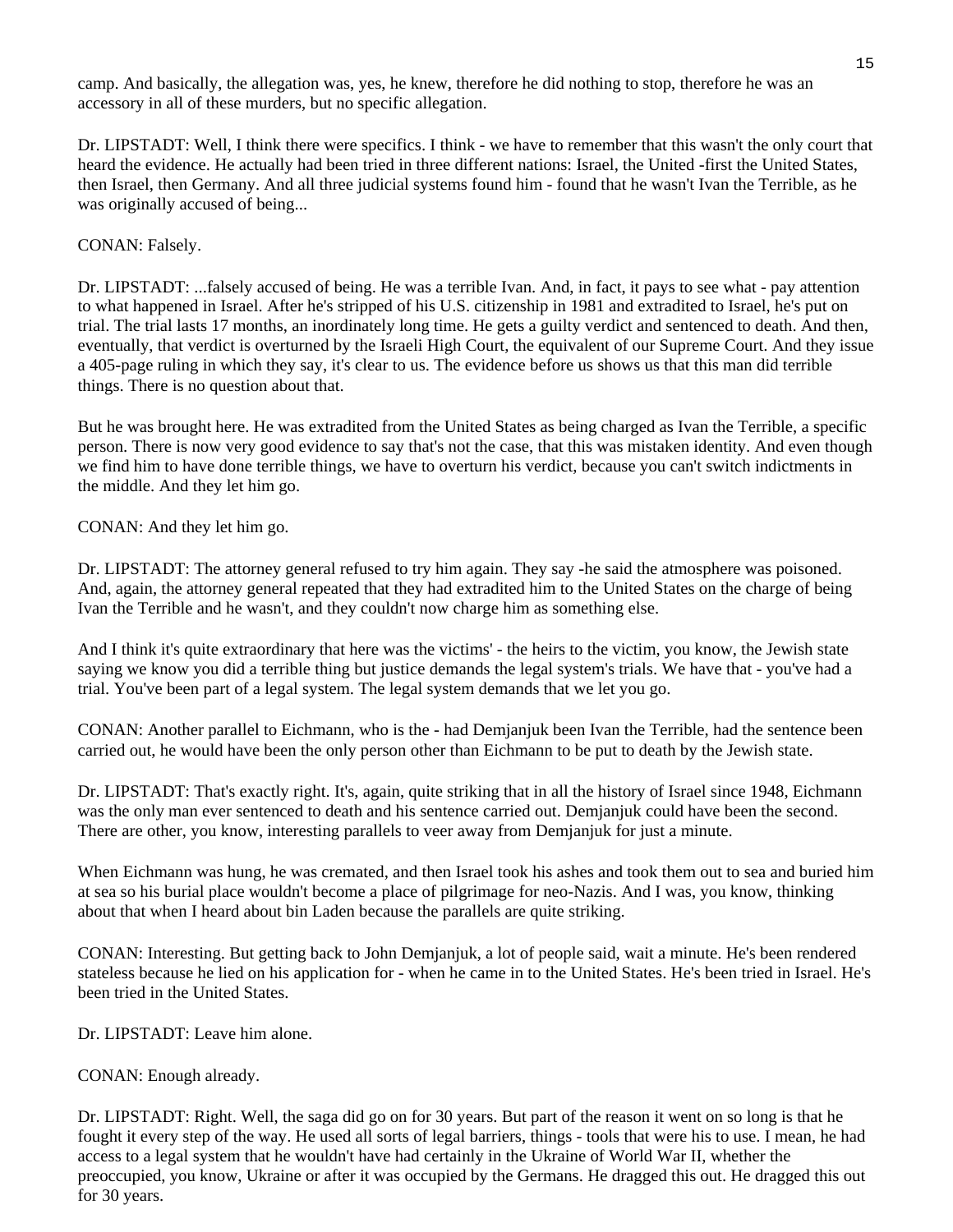So, you know, on some level, yes, he was 91, but it wasn't dragged out because anybody was slow in doing this. He was using those legal maneuvers hoping, I think, on some level that he could delay it and people would say, oh, enough already, number one.

Number two, we've seen him - pictures of him in his wheelchair during the parts - portions of the German trial. He actually was in a hospital bed with an oxygen tank. But it's interesting to remember that when -just before he was turned over to the Germans and the United States, again, revoked his citizenship for the second time, his lawyer said to the court, you know, this is such a sick man. To be taken from his home, he's going to have to be taken on a stretcher.

And the OSI, the Office of Special Investigations of the Justice Department showed film clips from the day before of him walking unaided into an appointment getting in and out of a car without even a cane. And the next day he's on a bed, you know, unable to move. So we have no proof, let me put it that way, that this man is as handicapped as he presents himself to be.

CONAN: We're talking with Deborah Lipstadt, the professor of modern Jewish history and Holocaust studies. Her op-ed "Demjanjuk in Munich" ran in The New York Times yesterday. She's the author of the book "The Eichmann Trial" and with us from our bureau in New York. Al's on the line, Al calling from Eden Prairie in Minnesota.

AL (Caller): Good afternoon. Great conversation. I just have a quick comment. I was just thinking when I was hearing you a few minutes ago mention the fact that you know, people weren't, you know, kill or be killed wasn't actually a fact of life. I guess my opinion is - and I'm definitely not standing up for what he did. It was definitely morally wrong.

But it's very easy for us in, you know, a free Western society, 60, 70 years later, to pass judgment on what we think what it was actually like to be in that situation back then. I'm not saying what he did was right, but, I mean, pretty much, people back then were really stupid.

They knew if you're going to be sent to the Eastern Front, you had a nil chance of coming back alive. So OK, you weren't shot like a.k.a what happened in Vietnam, you know, that famous picture, but still, I mean, you knew that you were not going to be coming back most likely alive. So, I don' know. I can't...

Dr. LIPSTADT: I think - Al, I think you're making an excellent point. It's very easy from the comfort - I'm sitting here in the NPR studios; it's raining outside, but I'm nice and dry inside and very comfortable -to make glib judgments. And, you know, I reached that conclusion. I realized that. Not talking about war criminals, but I teach the courses I teach at Emory University have to do with the history of the Holocaust. And my students make those kind of judgments about the victims very often. Why didn't they fight back? Why didn't they run away?

You know, and you say to them, well, if you had runaway and your family was left behind, they were going to be deported right away. Would you runaway or not? And I always say to them, don't give me an answer. I don't want to hear an answer because it's too easy to make - say, what you would have done sitting here in the comfort of the classroom. So you're absolutely right.

But there is a very powerful book. It came out quite a few years ago. But it's an iconic book called "Ordinary Men" by Christopher Browning, who teaches in - at the University in North Carolina. And it's a study of a police unit that was turned - a German police unit that was turned into killers sort of overnight without the general preparation that often the SS men were given. And some of them refused to participate and nothing was done to them.

So you're right that they didn't know - or they knew they go to Eastern Front where - I don't think there was nil chance, because we do have people who came back from the Eastern Front. Half the people I used to meet when I went to Germany, when they were more veterans around, and there's still quite a few, all of them seemed to been on the Eastern Front.

But you're right, it was a dangerous thing. But nonetheless, that doesn't justify saying, well, therefore, I have to take part in a murder system. We do know that there were guards at some of these camps who ran away, guards who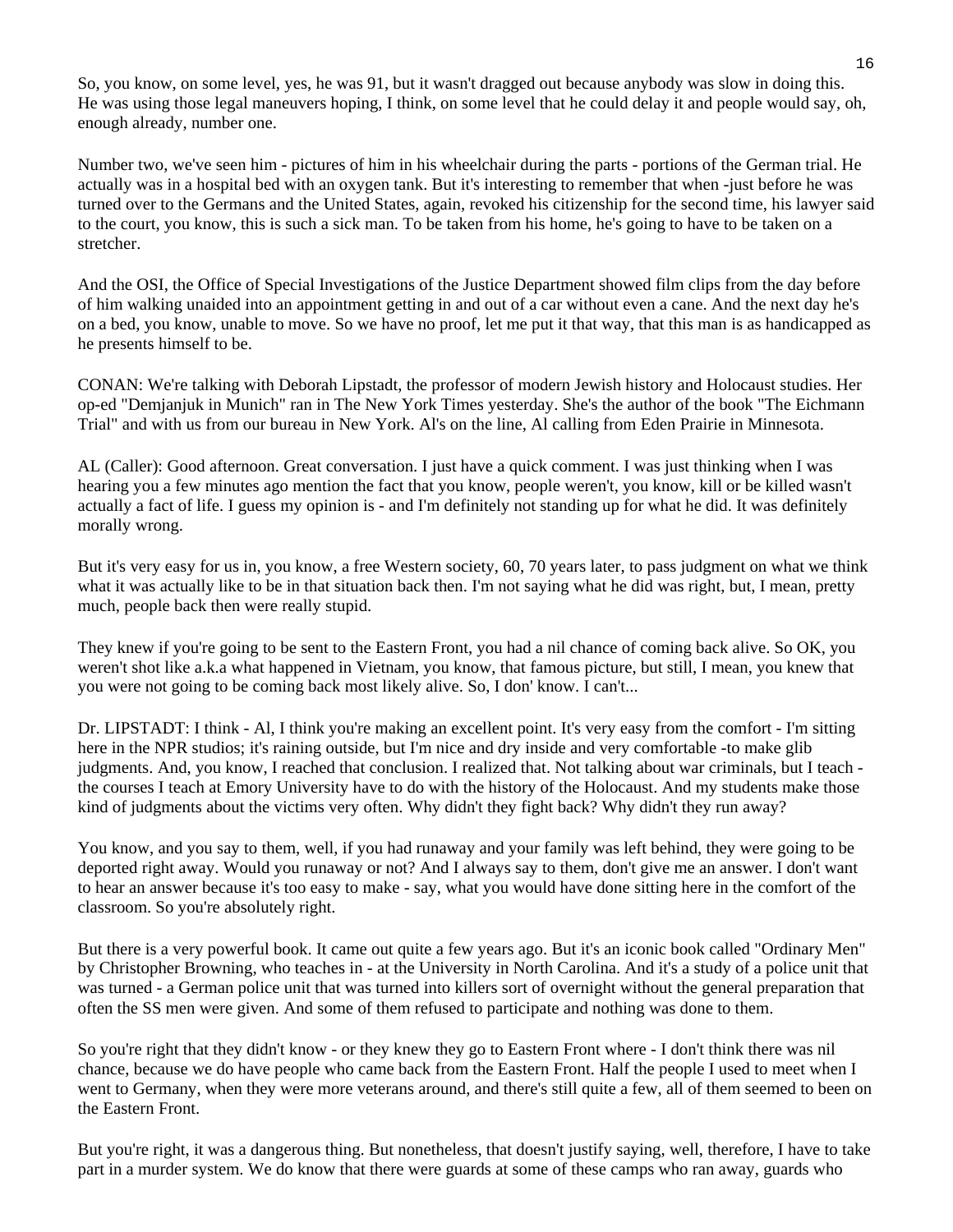refused to participate. And it was a hard thing to do. And maybe it was a dicey thing to do. But morality still exists, especially when it's mass murder.

AL: OK. Well, thanks for the reply. Appreciate it.

Dr. LIPSTADT: Thank you, Al.

CONAN: Thanks very much for the call, Al. There is another argument you make in your - Eichmann was a planner, a large cog of the Holocaust. John Demjanjuk, a very small cog.

Dr. LIPSTADT: Mm-hmm. That's a good point. And now Hannah Arendt, the political philosopher, whose writings on the Eichmann trial have had far more - far longer legs than Eichmann himself and is, in some way, more important because she has generated a very important and vigorous and sometime feisty intellectual conversation, makes the point that when you're dealing with a machine, a large cog and a small cog are essentially of equal importance.

She wasn't saying that, you know, everyone is treated the same. But if you take out a small cog, the machine is not going to operate just as much if you take out a large cog. You, of course, look at the difference - how big a role did this person play in planning the murders and carrying out the murders?

But just to say: I only had a small role. I was only the guard who is pushing people into the gas chamber doesn't, I think, release you or negate the fact that you pushed people into the gas chambers. You took -while you were there in the six months you were serving as a guard, 28,060 people were murdered in the gas chambers, and you were part of that process.

CONAN: You're listening to TALK OF THE NATION, which is coming to you from NPR News. And let's see if we can get - this is Jerry(ph), Jerry calling us from San Francisco.

JERRY (Caller): Hi. Great show as always, Neal. A pleasure to talk to you.

CONAN: Thank you.

JERRY: My parents had some close friends. And the husband was in fact a Holocaust survivor who was involved in the Demjanjuk case. My memory fails me, but I believe he was brought to Cleveland to either help in identifying the man or perhaps testify.

And to be neither gratuitously graphic nor facetious, the only way I can described this man's body, as a result of what was done to him in a concentration camp is the human equivalent of crushing an aluminum can in your fist. And yet, he was a man of great humor and great strength then and a fine fellow. And just seeing him, that was enough for me. I mean, as if you needed more evidence that there really shouldn't be a statute of limitations on crimes of this nature.

And as I was saying to your screener, OK, if the guy is in a hospital bed on his last legs, literally, and or in a hospice or something then it becomes grotesque to try and try again. But under any other circumstances, I mean, please, there's no statute of limitations on something like this. Justice has to be served no matter how long it takes. And the memory of this has to be kept alive because the '30s and '40s are not ancient history.

Dr. LIPSTADT: Mm-hmm. I think you're absolutely right. And I think on your last point that the memory has to be kept alive, it's not just that the '30s and '40s aren't ancient history. It's that, you know, people like to say never again when - never again about the Holocaust, but the fact of the matter is again and again and again: Cambodia, Darfur, the former Yugoslavia, Rwanda. Those killers are walking around now and they're very comfortable and so many of them feel very secure. And I think the only way we're going to try to impede - I'm not even going to stay stop, but impede genocide is to give the message that eventually there will be justice.

You know, people say justice delayed is justice denied. Well, I'd like to say in these cases justice delayed is justice diminished, but it's not justice denied. And there has to be justice both for the perpetrator and bringing them to